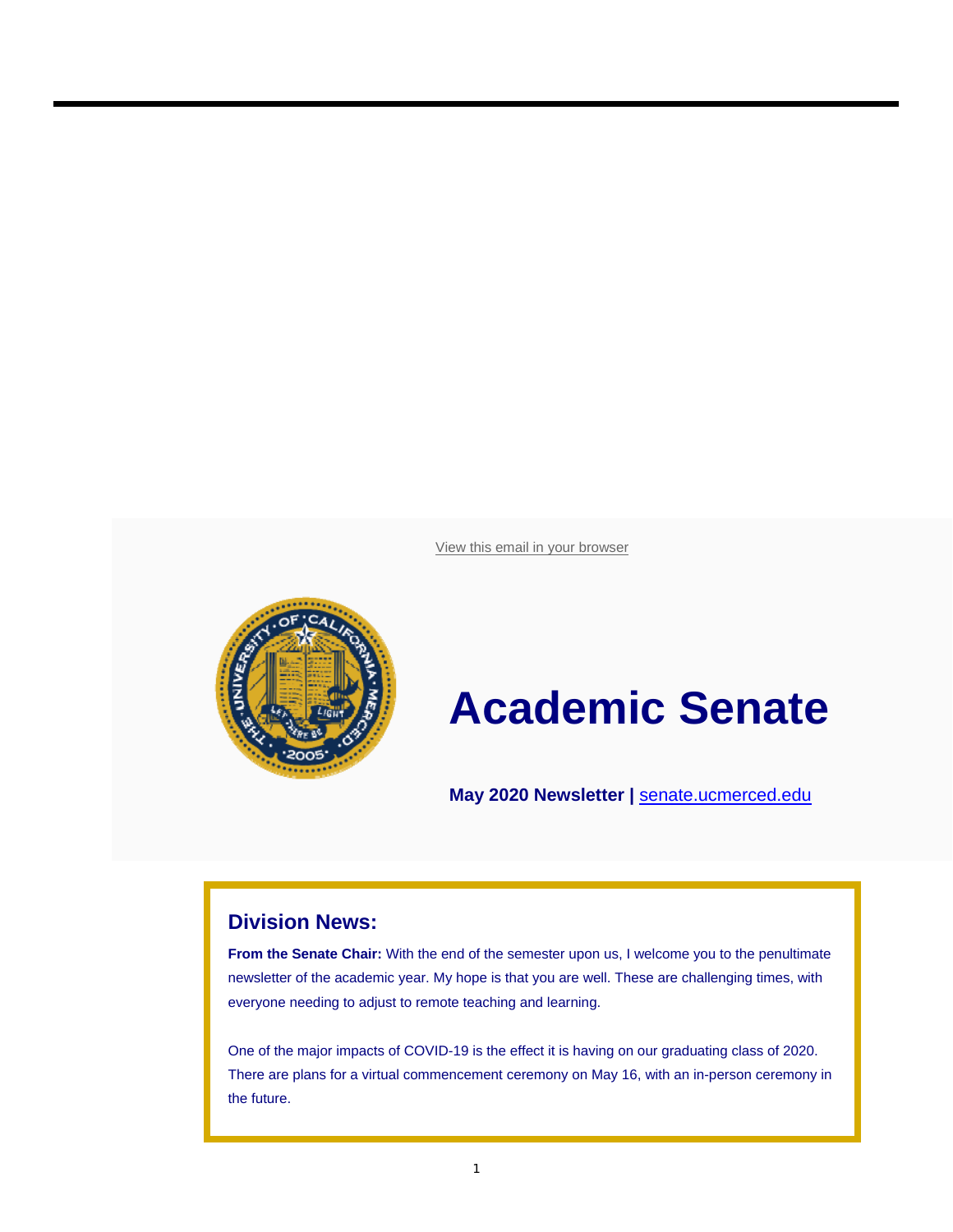On April 20, 2020, UGC issued a policy on final exams. You may find the policy on the Academic Senate Educational Continuity webpage.

The Assembly of the Academic Senate has approved a recommendation from the Board of Admissions and Relations with Schools (BOARS) regarding the SAT Essay/ACT Writing Test, as well as the set of recommendations concerning standardized testing originating from the Academic Council's Standardized Testing Task Force (STTF). Systemwide Academic Senate Chair Bhavnani's letter regarding this topic may be found here.

Academic Council and UCEP are working on emergency changes to instruction policies. UCEP temporarily suspended the requirement that Writing 1 must be passed with a grade of C or higher. That requirement was causing complications in UC Merced's emergency course continuity policy with regard to the Pass/No Pass component. UCEP praised UC Merced's policy and hailed it as a model for others to emulate.

**A friendly reminder that the annual spring Meeting of the Division will take place next week on Thursday, May 7, 2020 from 3:00 p.m. - 4:30 p.m. via Zoom. Please RSVP** here **if you plan to attend.**

At this meeting, Senate members will be invited to vote on the:

- Proposed amendments to Senate Bylaw I.III.5-Divisional Representatives
- Proposed Bylaws for the Admissions and Financial Aid Committee
- Resolution to Address Climate Change.

Next academic year's Senate Chair, Vice Chair, and Parliamentarian will be announced at the meeting. The meeting will conclude with the annual presentation of the Academic Senate Awards. We regret not being able to hold our usual reception in honor of the recipients at this time, but we do plan to schedule the event at a later date, when it is deemed safe for us to gather in person.

Lastly, I would like to thank our faculty, students, Senate Office staff, and administration for their resilience and hard-work during these challenging times.

- Tom Hansford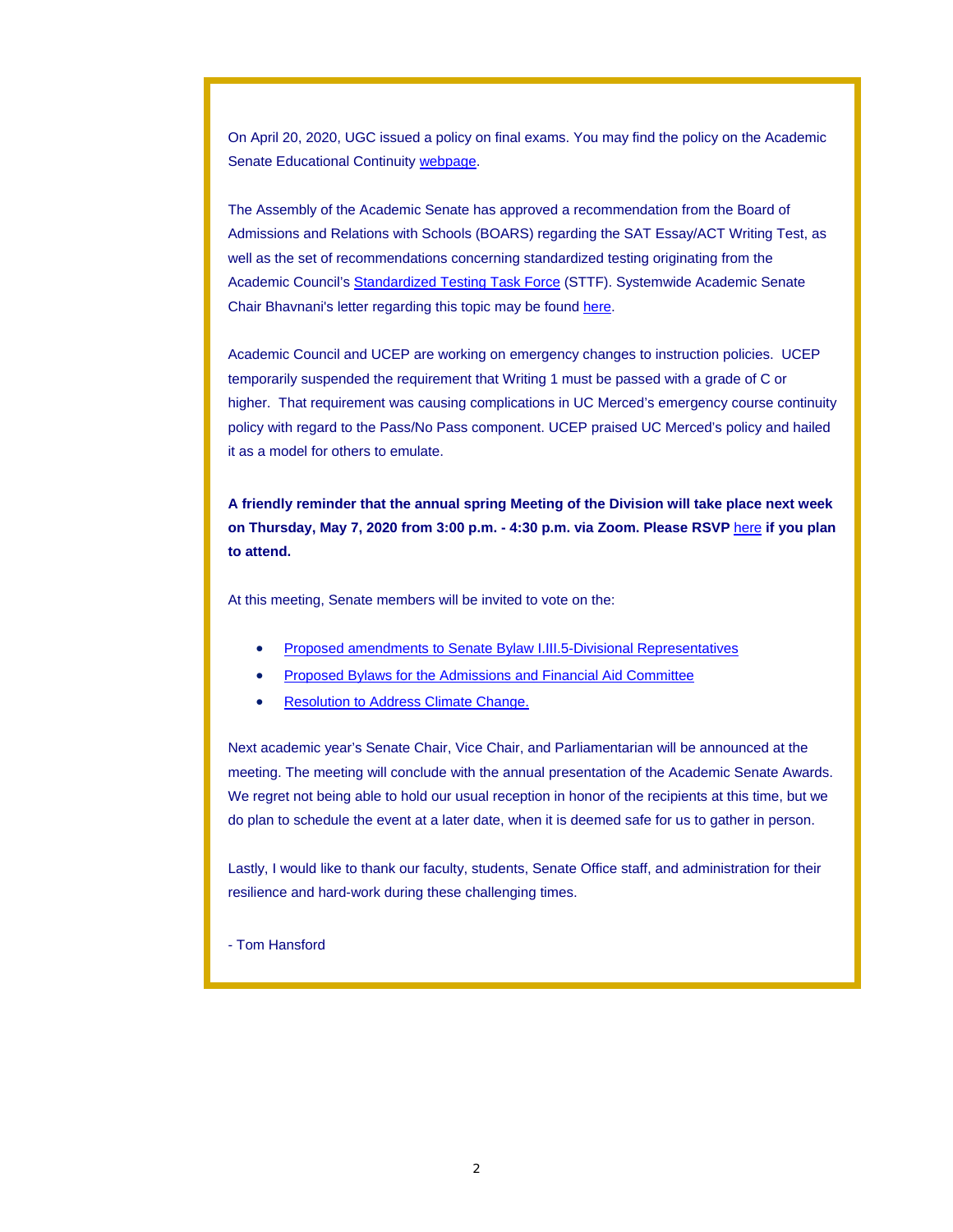## **Committee Highlights**

The Committee on Academic Personnel (CAP) continues to conduct business as usual.

The Committee on Academic Planning and Resource Allocation (CAPRA) regularly consults with the EVC/Provost on the impacts of COVID-19 on the university budget and with the APAPB on academic planning. The committee issued a joint memo with the EVC/Provost to deans and division leads about the goals that were submitted for Phase I and the goals' alignment to the Academic Planning Working Group criteria and indices. CAPRA is consulting with the APAPB on guidelines and a timeline for Phase II.

The Committee on Faculty Welfare and Academic Freedom (FWAF) consulted with VPF Matlock and AVPF Valdez on flexibility related to the stop the clock policy in the APM during the COVID-19 emergency, and on the availability of various support groups for faculty during the COVID-19 emergency. FWAF has also finalized the faculty survey on co-working space, which will be launched on April 27, 2020.

The Committee on Research (COR) is revising both its ORU policy and its two-part initiative for restructuring and enriching campus-wide research support in response to comments received from Division Council, Senate committees, School Executive committees, and other campus stakeholders. The committee regularly consults with the VCORED on the impacts of COVID-19 on the campus research mission.

The Graduate Council (GC) issued two new policies addressing graduate education during emergency, on S/U grading and on relaxing graduate program requirements. GC continues to work on streamlining the CRF process, and also consulted with the Vice Chancellor of Research and interested parties, and subsequently with CRE Chair, on expanding Cooperative Extension Specialists' engagement in graduate education.

The Committee on Rules and Elections (CRE) is conducting business via email.

The Committee on Diversity and Equity (D&E) consulted with VC/CDO Matos and AVPF Valdez on the administration's initiatives during the COVID-19 emergency, and issued a memo on April 20, 2020, to Department Chairs about equity concerns during the Educational Continuity period, using faculty feedback gathered by D&E and the VC/CDO. D&E also issued a memo to PROC on April 13, 2020, requesting that a set amount of time be allocated specifically and solely for the discussion of diversity, equity, and inclusion during external review team visits.

The Committee on Committees (CoC) is finalizing next year's slate of Senate committee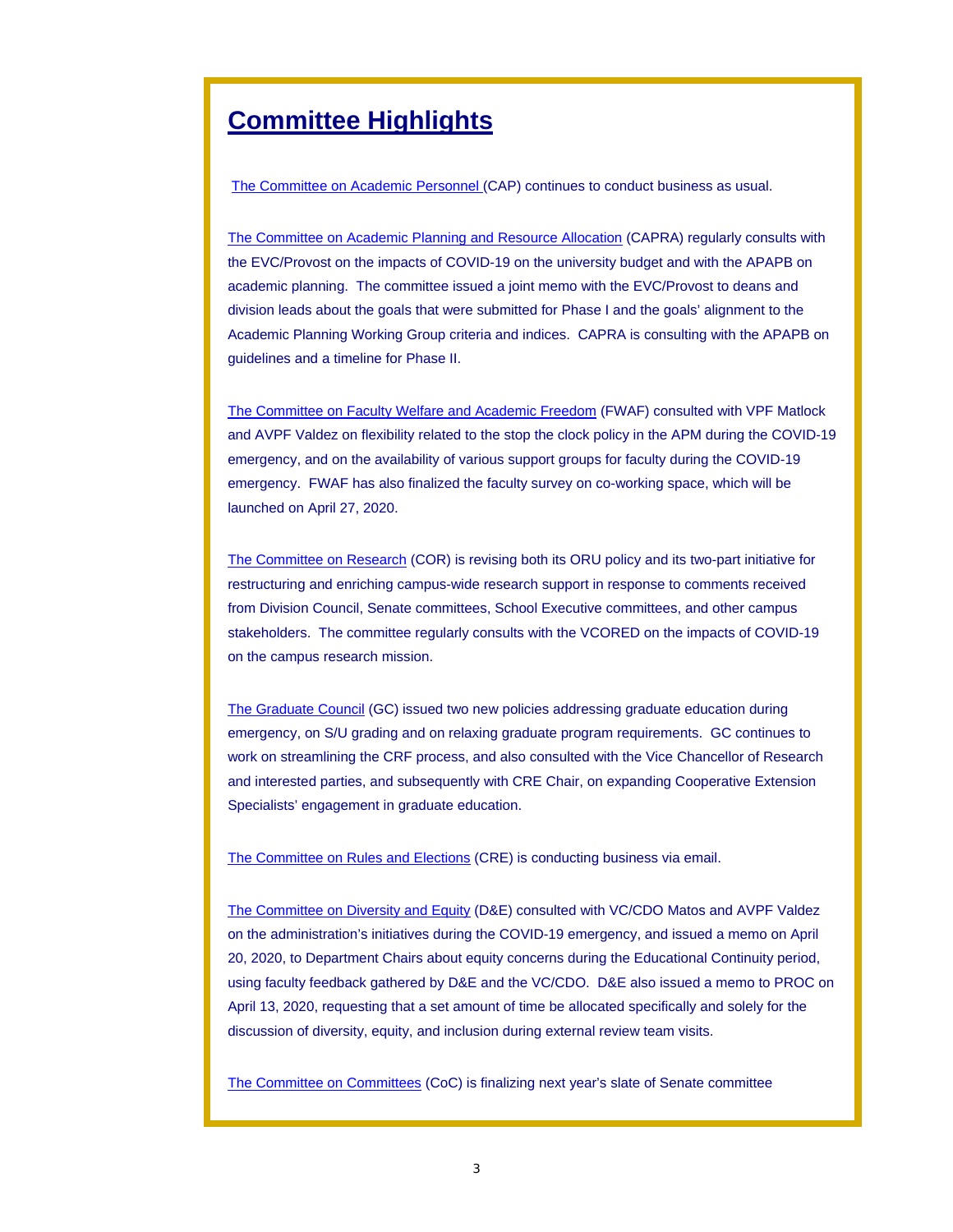memberships and will provide an announcement on next year's Senate leadership at the May 7 Meeting of the Division.

The Committee on Library and Scholarly Communications (LASC) Chair DePrano attended the April 27 DivCo meeting to update DivCo regarding LASC activities during Spring 2020 and to discuss a memo regarding Library consultations of new programs.

The Undergraduate Council (UGC) discussed a proposal for a pre-major in Biology, approved four CRFs, and heard an update from AVPPB Schnier of first year and transfer retention models. Council members are finalizing the review of the AY 20-21 Catalog via email.

Divisional Council (DivCo) consults regularly with the EVC/Provost. At its last meeting, DivCo members heard updates on LASC activities from LASC Chair DePrano and University Librarian Li and discussed library resources in the context of the review of academic degree program proposals. DivCo is discussing plans for Fall instruction in the context of the pandemic.

## **May Meeting Schedules**

**DIVCO** - MAY 13 **CAP** - MAY 1, 8, 15, 22, 29 **CAPRA** - MAY 12 **CoR** - MAY 13 **GC** - MAY 12 **UGC** - MAY 8 **AFAS** - MAY 8 **D&E** - MAY 4

**COUNCIL** - MAY 27 **ACSCOLI** - MAY 18 **BOARS** - MAY 1 **CCGA** - MAY 6 **EDIT** - MAY 15 **UCAADE** - MAY 28 **UCAP** - MAY 13 **UCEP** - MAY 4 **UCFW -** MAY 8 **UCIE** - MAY 15 **UCOLASC** - MAY 20 **UCORP -** MAY 11 **UCPB** - MAY 5 **UCP&T** - MAY 29

## **Contact the Chair**

Questions, concerns, or issues you would like to see addressed? Contact Senate Chair Hansford at senatechair@ucmerced.edu.

**\_\_\_\_\_\_\_\_\_\_\_\_\_\_\_\_**



## **Review Items:**

A new webpage on the UCM Senate website is now available and will be updated regularly. Please click